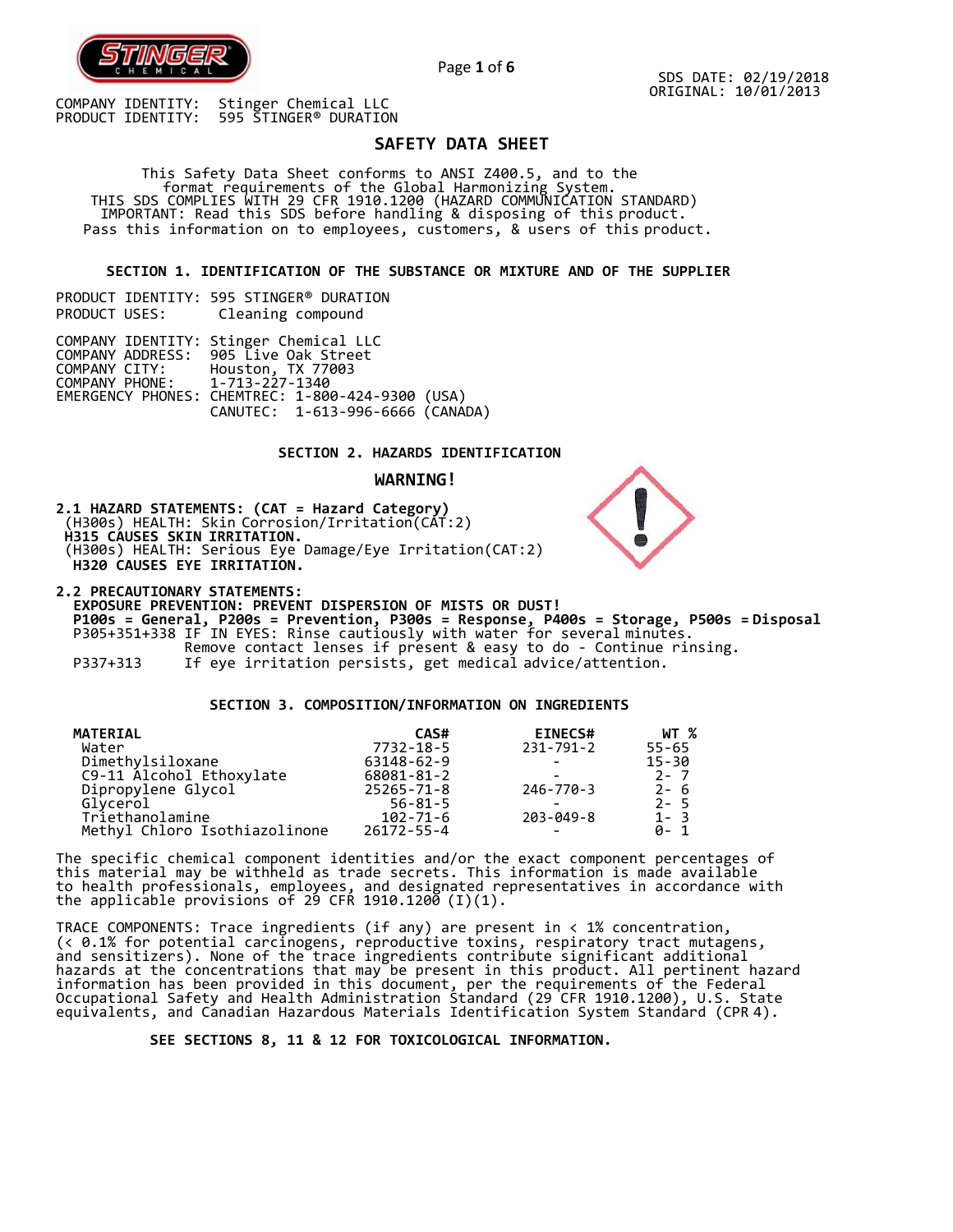## **SECTION 4. FIRST AID MEASURES**

4.1 MOST IMPORTANT SYMPTOMS/EFFECTS, ACUTE & CHRONIC: See Section 11 for Symptoms/Effects (acute & chronic).

4.2 EYE CONTACT:

For eyes, flush with plenty of water for 15 minutes & get medical attention.

4.3 SKIN CONTACT:

In case of contact with skin immediately remove contaminated clothing. Wash thoroughly with soap & water. Wash contaminated clothing before reuse.

4.4 INHALATION:

After high vapor exposure, remove to fresh air. If breathing is difficult, give oxygen. If breathing has stopped, trained personnel should immediately begin artificial respiration. If the heart has stopped, trained personnel should immediately begin cardiopulmonary resuscitation (CPR).

4.5 SWALLOWING: Rinse mouth. Give plenty of water to drink. GET MEDICAL ATTENTION IMMEDIATELY. Do NOT give liquids to an unconscious or convulsing person.

# **SECTION 5. FIRE FIGHTING MEASURES**

- 5.1 FIRE & EXPLOSION PREVENTIVE MEASURES: NO open flames.
- 5.2 SUITABLE (& UNSUITABLE) EXTINGUISHING MEDIA: Use dry powder, alcohol-resistant foam, water spray, water in large amounts, carbon dioxide.
- 5.3 SPECIAL PROTECTIVE EQUIPMENT & PRECAUTIONS FOR FIRE FIGHTERS: Water spray may be ineffective on fire but can protect fire-fighters & cool closed containers. Use fog nozzles if water is used. Do not enter confined fire-space without full bunker gear. (Helmet with face shield, bunker coats, gloves & rubber boots).

5.4 SPECIFIC HAZARDS OF CHEMICAL & HAZARDOUS COMBUSTION PRODUCTS: SLIGHTLY COMBUSTIBLE!

Isolate from oxidizers, heat, & open flame. Closed containers may explode if exposed to extreme heat. Applying to hot surfaces requires special precautions. Continue all label precautions!

## **SECTION 6. ACCIDENTAL RELEASE MEASURES**

- 6.1 PERSONAL PRECAUTIONS, PROTECTIVE EQUIPMENT & EMERGENCY PROCEDURES: Keep unprotected personnel away. Wear appropriate personal protective equipment given in Section 8.
- 6.2 ENVIRONMENTAL PRECAUTIONS: Keep from entering storm sewers and ditches which lead to waterways.
- 6.3 METHODS & MATERIAL FOR CONTAINMENT & CLEAN-UP: Stop spill at source. Dike and contain. Collect leaking liquid in sealable containers. Absorb remaining liquid in sand or inert absorbent. Remove to safe place.

## **SECTION 7. HANDLING AND STORAGE**

7.1 PRECAUTIONS FOR SAFE HANDLING: Isolate from oxidizers, heat, & open flame. Use only with adequate ventilation. Avoid breathing of vapor or spray mist. Do not get in eyes, on skin or clothing. Consult Safety Equipment Supplier. Wear goggles, face shield, gloves, apron & footwear impervious to material. Wash clothing before reuse. Avoid free fall of liquid. Ground containers when transferring. Do not flame cut, braze, or weld. Continue all label precautions!

7.2 CONDITIONS FOR SAFE STORAGE, INCLUDING ANY INCOMPATIBILITIES: Keep separated from strong oxidants, strong acids. Keep dry. Do not store above 49 C/120 F. Keep container tightly closed & upright when not in use to prevent leakage.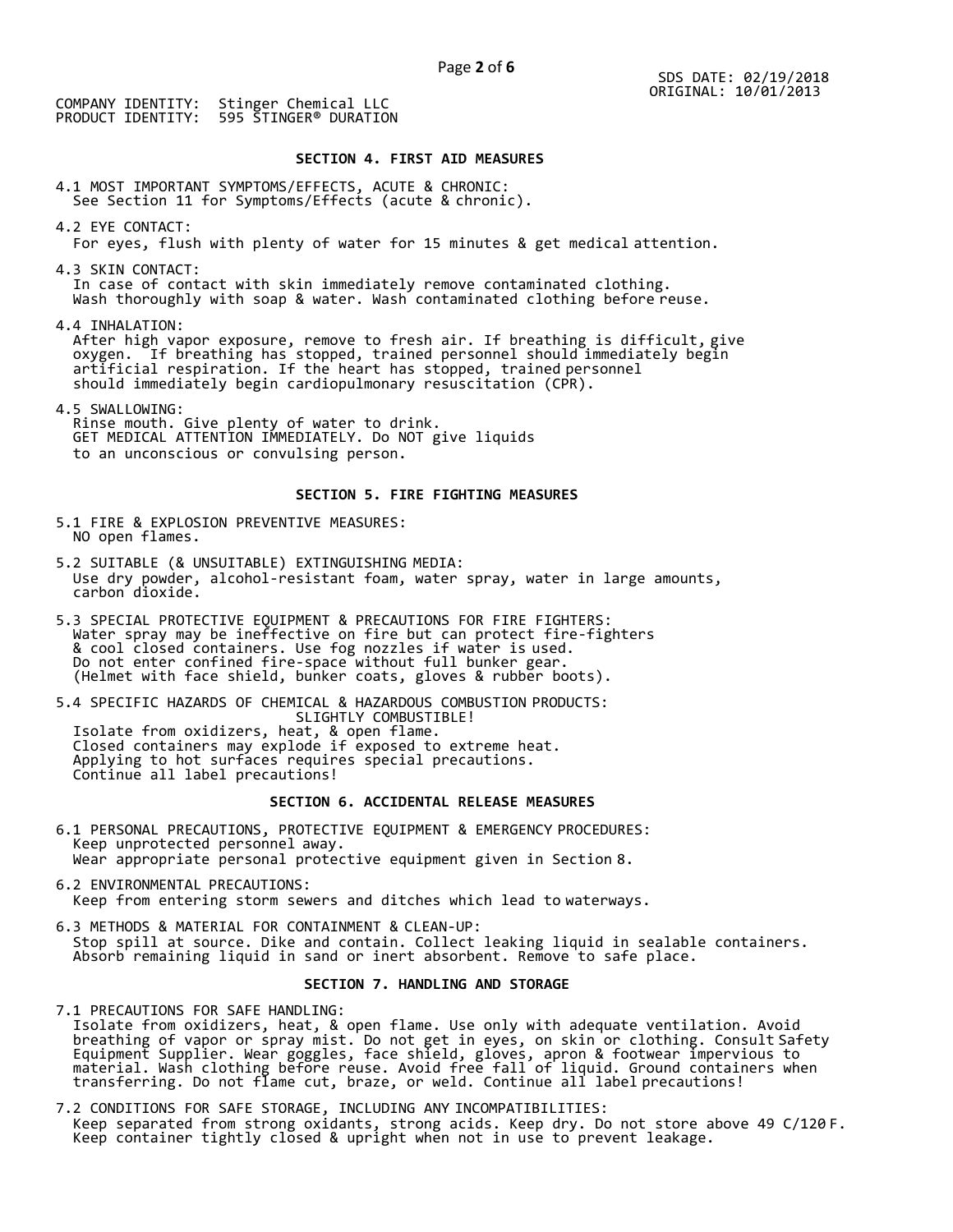## **SECTION 8. EXPOSURE CONTROLS/PERSONAL PROTECTION**

# **8.1 EXPOSURE LIMITS:**

| <b>MATERIAL</b>               | CAS#          |                                | EINECS# TWA (OSHA)   | TLV (ACGIH) |
|-------------------------------|---------------|--------------------------------|----------------------|-------------|
| Water                         | 7732-18-5     |                                | 231-791-2 None Known | None Known  |
| Dimethylsiloxane              | 63148-62-9    | <b>Contract Contract</b>       | None Known           | None Known  |
| Glvcerol                      | $56 - 81 - 5$ | <b>Contract Contract State</b> | None Known           | None Known  |
| C9-11 Alcohol Ethoxylate      | 68081-81-2    | <b>Contract Contract</b>       | None Known           | None Known  |
| Dipropylene Glycol            | 25265-71-8    | 246-770-3                      | None Known           | 25 ppm      |
| Triethanolamine               | 102-71-6      | 203-049-8                      | 1 ppm                | 5 $mg/m3$   |
| Methyl Chloro Isothiazolinone | 26172-55-4    | <b>Contract Contract</b>       | None Known           | None Known  |

This product contains no EPA Hazardous Air Pollutants (HAP) in amounts  $> 0.1\%$ .

## **8.2 APPROPRIATE ENGINEERING CONTROLS:**

RESPIRATORY EXPOSURE CONTROLS

A respiratory protection program that meets OSHA 29 CFR 1910.134 and ANSI Z86.2 requirements or European Standard EN 149 must be followed whenever workplace conditions warrant a respirator's use.

VENTILATION<br>LOCAL EXHAUST: LOCAL EXHAUST: Necessary MECHANICAL (GENERAL): Acceptable<br>SPECIAL: None OTHER: None SPECIAL: None OTHER: None Please refer to ACGIH document, "Industrial Ventilation, A Manual of Recommended Practices", most recent edition, for details.

#### **8.3 INDIVIDUAL PROTECTION MEASURES, SUCH AS PERSONAL PROTECTIVE EQUIPMENT:** PERSONAL PROTECTIONS:

Wear OSHA Standard goggles or face shield. Consult Safety Equipment Supplier. Wear goggles, face shield, gloves, apron & footwear impervious to material. Wash clothing before reuse.

WORK & HYGIENIC PRACTICES:

Provide readily accessible eye wash stations & safety showers. Wash at end of each workshift & before eating, smoking or using the toilet. Promptly remove clothing that becomes contaminated. Destroy contaminated leather articles. Launder or discard contaminated clothing.

# **SECTION 9. PHYSICAL & CHEMICAL PROPERTIES**

| APPEARANCE:                                                                                                               | Liquid, Blue                                |
|---------------------------------------------------------------------------------------------------------------------------|---------------------------------------------|
| ODOR:                                                                                                                     | Amine                                       |
| ODOR THRESHOLD:                                                                                                           | Not Available                               |
| pH (Neutrality):                                                                                                          | 5.5                                         |
| MELTING POINT/FREEZING POINT:                                                                                             | Not Available                               |
| BOILING RANGE (IBP, 50%, Dry Point):                                                                                      |                                             |
|                                                                                                                           | > 102 C / > 216 F<br>> 100 C / > 212 F (PM) |
| FLASH POINT (TÈST METHÓD):<br>EVAPORATION RATE (n-Butyl Acetate=1):                                                       | Not Applicable                              |
| FLAMMABILITY CLASSIFICATION:                                                                                              | Class III-B                                 |
| LOWER FLAMMABLE LIMIT IN AIR (% by vol): 1.0 (Lowest Component)<br>UPPER FLAMMABLE LIMIT IN AIR (% by vol): Not Available |                                             |
|                                                                                                                           |                                             |
|                                                                                                                           | 17.3                                        |
| VAPOR PRESSURE (mm of Hg)@20 C<br>VAPOR DENSITY (air=1):                                                                  | 0.724                                       |
| GRAVITY @ 68/68 F / 20/20 C:                                                                                              |                                             |
| DENSITY:                                                                                                                  | 0.989                                       |
| SPECIFIC GRAVITY (Water=1):                                                                                               | 0.990                                       |
| POUNDS/GALLON:                                                                                                            | 8.247                                       |
| WATER SOLUBILITY:                                                                                                         | Appreciable                                 |
| PARTITION COEFFICIENT (n-Octane/Water):                                                                                   | Not Available                               |
| AUTO IGNITION TEMPERATURE:                                                                                                | 371 C / 700 F                               |
| DECOMPOSITION TEMPERATURE:                                                                                                | Not Available                               |
| TOTAL VOC'S (TVOC)*:                                                                                                      | 0.0 Vol% /0.0 g/L / 0.000 Lbs/Gal           |
| NONEXEMPT VOC'S (CVOC)*:                                                                                                  | 0.0 Vol% /0.0 g/L / 0.000 Lbs/Gal           |
| HAZARDOUS AIR POLLUTANTS (HAPS):                                                                                          | 0.0 Wt% /0.0 g/L / 0.000 Lbs/Gal            |
| NONEXEMPT VOC PARTIAL PRESSURE (mm of Hg @ 20 C)                                                                          | 0.0                                         |
| VISCOSITY @ 20 C (ASTM D445):                                                                                             | Not Available                               |
| * Using CARB (California Air Resources Board Rules).                                                                      |                                             |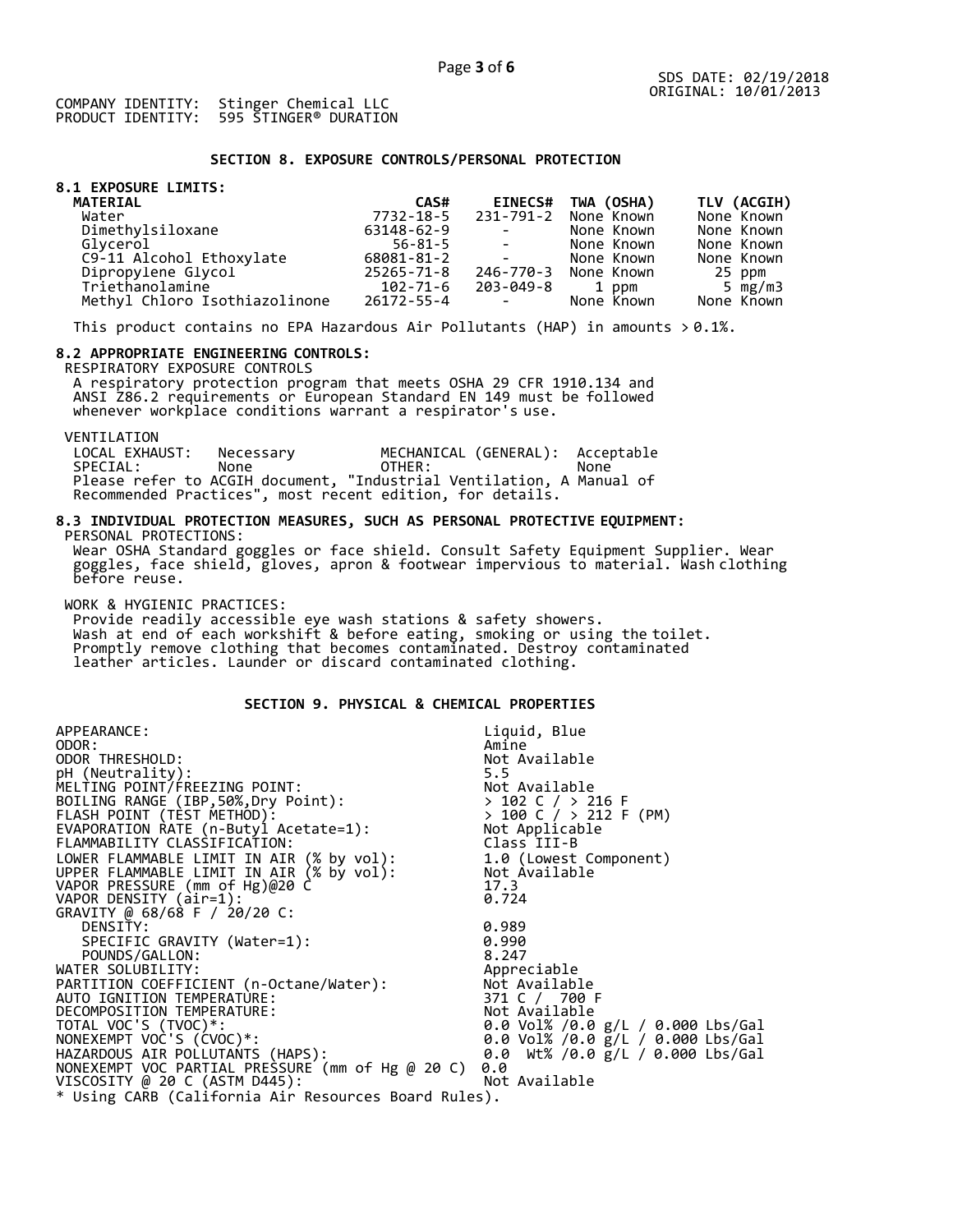## **SECTION 10. STABILITY & REACTIVITY**

10.1 REACTIVITY & CHEMICAL STABILITY:

Stable under normal conditions, no hazardous reactions when kept from incompatibles.

10.2 POSSIBILITY OF HAZARDOUS REACTIONS & CONDITIONS TO AVOID: Isolate from oxidizers, heat, & open flame.

10.3 INCOMPATIBLE MATERIALS:

The substance is a weak base, reacts with acids. On combustion forms irritating and toxic gases including nitrogen oxides, The substance decomposes on heating producing fumes of arolein. The substance can readily Reacts with strong oxidants, causing fire & explosion hazard.

10.4 HAZARDOUS DECOMPOSITION PRODUCTS: Carbon Monoxide, Carbon Dioxide, Nitrogen Oxide vapors, Silicon Dioxide from burning.

10.5 HAZARDOUS POLYMERIZATION: Will not occur.

## **SECTION 11. TOXICOLOGICAL INFORMATION**

## **11.1 ACUTE HAZARDS**

11.11 EYE & SKIN CONTACT: Primary irritation to skin, defatting, dermatitis. Absorption thru skin increases exposure. Primary irritation to eyes, redness, tearing, blurred vision. Liquid can cause eye burns & skin irritation. Wash thoroughly after handling.

11.12 INHALATION: Anesthetic. Irritates respiratory tract. Acute overexposure can cause serious nervous system depression. Vapor harmful.

11.13 SWALLOWING: Harmful or fatal if swallowed. Swallowing can cause abdominal irritation, nausea, vomiting & diarrhea.

## **11.2 SUBCHRONIC HAZARDS/CONDITIONS AGGRAVATED**

MEDICAL CONDITIONS AGGRAVATED BY EXPOSURE: Pre-existing disorders of any target organs mentioned in this Document can be aggravated by over-exposure by routes of entry to components of this product. Persons with these disorders should avoid use of this product.

## **11.3 CHRONIC HAZARDS**

11.31 CANCER, REPRODUCTIVE & OTHER CHRONIC HAZARDS: This product has no carcinogens listed by IARC, NTP, NIOSH, OSHA or ACGIH, as of this date, greater or equal to 0.1%.

11.32 TARGET ORGANS: May cause damage to target organs, based on animal data.

11.33 IRRITANCY: Irritating to contaminated tissue.

11.34 SENSITIZATION: No component is known as a sensitizer.

11.35 MUTAGENICITY: No known reports of mutagenic effects in humans.

11.36 EMBRYOTOXICITY: No known reports of embryotoxic effects in humans.

11.37 TERATOGENICITY: No known reports of teratogenic effects in humans.

11.38 REPRODUCTIVE TOXICITY: No known reports of reproductive effects in humans.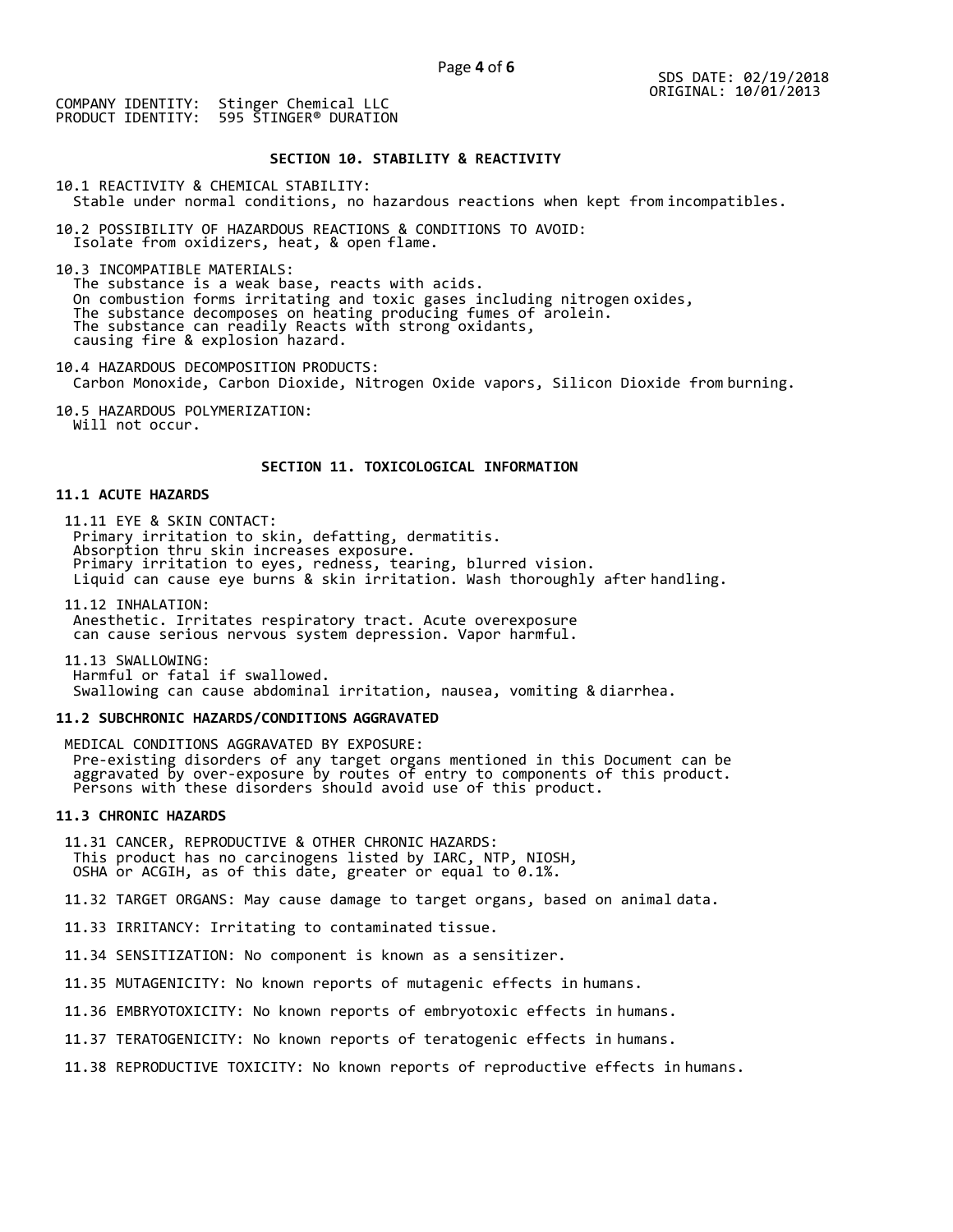## **SECTION 11. TOXICOLOGICAL INFORMATION (CONTINUED)**

A MUTAGEN is a chemical which causes permanent changes to genetic material (DNA) such that the changes will propagate across generational lines. An EMBRYOTOXIN is a chemical which causes damage to a developing embryo (such as: within the first 8 weeks of pregnancy in humans), but the damage does not propagate across generational lines. A TERATOGEN is a chemical which causes damage to a developing fetus, but the damage does not propagate across generational lines. A REPRODUCTIVE TOXIN is any substance which interferes in any way with the reproductive process.

## **11.4 MAMMALIAN TOXICITY INFORMATION**

| <b>MATERIAL</b> | CAS#     | <b>EINECS#</b> | LOWEST KNOWN LETHAL DOSE DATA |
|-----------------|----------|----------------|-------------------------------|
|                 |          |                | LOWEST KNOWN LD50 (ORAL)      |
| Triethanolamine | 102-71-6 | $\sim$ $\sim$  | 800.0 mg/kg(Guinea Pigs)      |

## **SECTION 12. ECOLOGICAL INFORMATION**

#### **12.1 ALL WORK PRACTICES MUST BE AIMED AT ELIMINATING ENVIRONMENTAL CONTAMINATION.**

**12.2** EFFECT OF MATERIAL ON PLANTS AND ANIMALS: This product may be harmful or fatal to plant and animal life if released into the environment. Refer to Section 11 (Toxicological Information) for further data on the effects of this product's components on test animals.

**12.3** EFFECT OF MATERIAL ON AQUATIC LIFE: No aquatic environmental information is available on this product.

**12.4** MOBILITY IN SOIL Mobility of this material has not been determined.

**12.5** DEGRADABILITY

This product is completely biodegradable.

**12.6** ACCUMULATION Bioaccumulation of this product has not been determined.

# **SECTION 13. DISPOSAL CONSIDERATIONS**

Processing, use or contamination may change the waste disposal requirements. Do not dispose of on land, in surface waters, or in storm drains. Waste should be recycled or disposed of in accordance with regulations. Large amounts should be collected for reuse or consigned to licensed hazardous waste haulers for disposal. **ALL DISPOSAL MUST BE IN ACCORDANCE WITH ALL FEDERAL, STATE, PROVINCIAL, AND LOCAL REGULATIONS. IF IN DOUBT, CONTACT PROPER AGENCIES.**

## **SECTION 14. TRANSPORT INFORMATION**

MARINE POLLUTANT: No DOT/TDG SHIP NAME: Not Regulated DRUM LABEL: None<br>IATA / ICAO: Not Regulated IATA / ICAO: IMO / IMDG: Not Regulated EMERGENCY RESPONSE GUIDEBOOK NUMBER: None



# **SECTION 15. REGULATORY INFORMATION**

# **15.1 EPA REGULATION: SARA SECTION 311/312 HAZARDS: Acute Health**

All components of this product are on the TSCA list. This material contains no known products restricted under SARA Title III, Section 313 in amounts greater or equal to 1%.